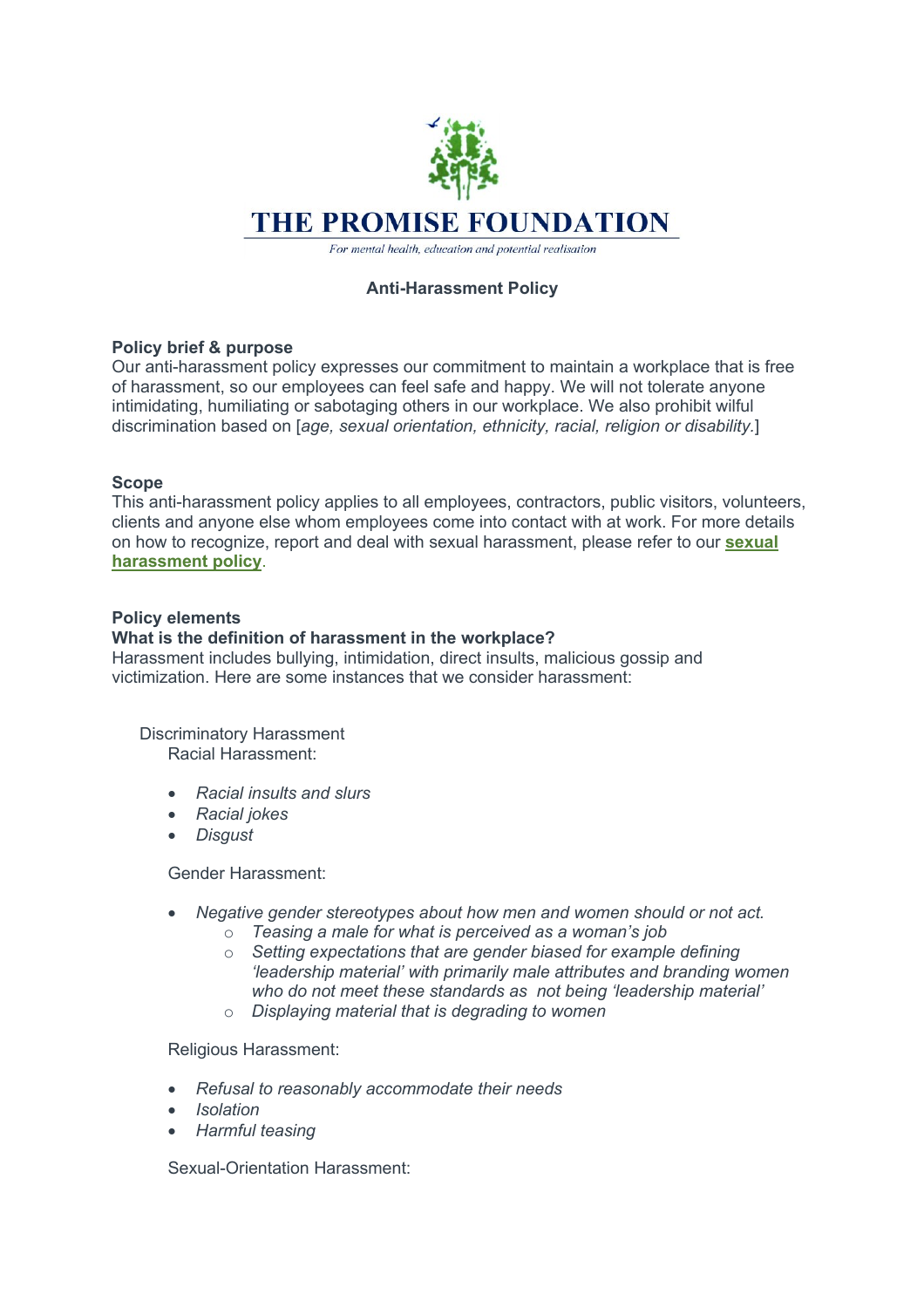- *Isolation*
- *Harmful teasing*
- *Setting higher expectations than observed for others*

Age-based Harassment:

- *Excluded from opportunities*
- *Left out of activities or meetings*
- *Unfairly criticized*

Disability-Based Harassment:

- *Intolerance toward religious holidays*
- *Intolerance toward religious traditions*
- *Intolerance toward religious customs*

#### Personal-harassment

- *Intimidation tactics*
- *Critical remarks*
- *Personal humiliation*

#### Power-harassment

- *Excessive demands that are impossible to meet*
- *Demeaning demands far below the employee's capability*
- *Intrusion into the employee's personal life*

#### Psychological-harassment

- *Isolating or denying the victim's presence*
- *Belittling or trivializing the victim's thoughts*
- *Opposing or challenging everything the victim says*

#### Psychological-harassment

- *Isolating or denying the victim's presence*
- *Belittling or trivializing the victim's thoughts*
- *Opposing or challenging everything the victim says*

#### Cyberbullying

- *Share humiliating things about the victim by mass email or mass chat*
- *Spread lies or gossip about the victim on social media*
- *Send harassing instant messages or text messages directly to the victim*

Retaliation – this type of harassment typically has three parts:

- *Employee A files a complaint about Employee B*
- *Employee B finds out about the complaint and who made it*
- *Employee B harasses Employee A to get revenge and deter them from filing further complaints*